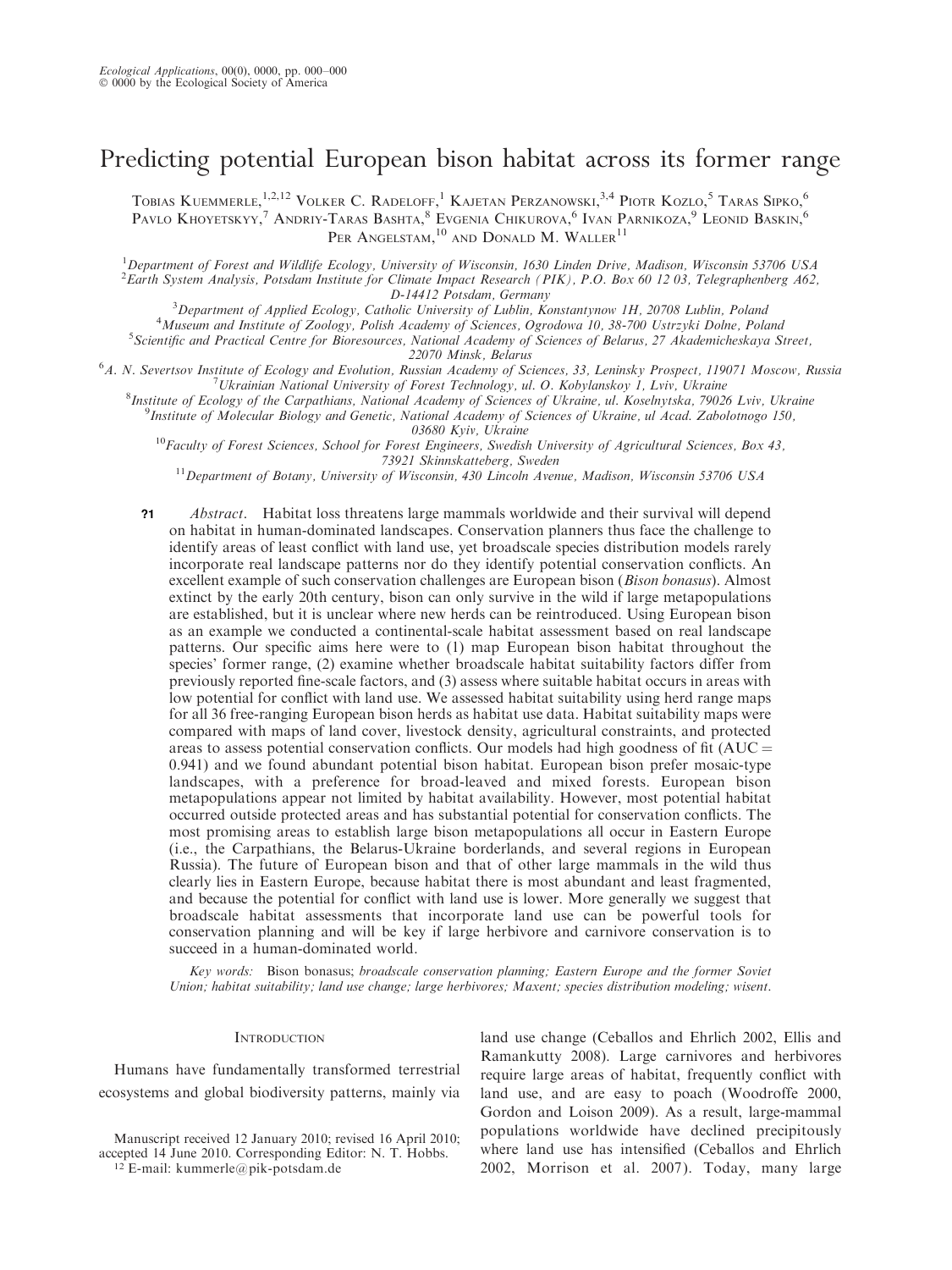mammals only persist in fragmented populations, often confined to protected areas that are increasingly isolated (DeFries et al. 2007) and bear extinction debt (Carroll et al. 2004).

The challenge is to ensure the survival of large carnivores and herbivores in human-dominated landscapes (Morrison et al. 2007, Gordon and Loison 2009). Conservation planning depends on information about the spatial distribution of available habitat, and we therefore need habitat assessments based on real landscapes (Schadt et al. 2002, Araujo et al. 2005, Fischer and Lindenmayer 2007). Although habitat suitability models are valuable tools for this task, they have most commonly been applied to small study regions. Such fine-scale habitat models often overly emphasize local conditions, and conservation efforts may not target the most promising areas when considering only a portion of a species' range (Mayer et al. 2005, Early et al. 2008). Most habitat assessments also fail to match the continental to global scales at which the underlying drivers of habitat loss operate (Bennett and Balvanera 2007). For example, land use change is increasingly influenced by global demand patterns that affect large regions (e.g., southeast Asian oil palm plantations [Koh et al. 2009] or Latin American soy bean expansion [Grau et al. 2005]). We thus need broadscale habitat assessments to complement fine-scale studies and to identify areas with the least conflict between wildlife and land use, especially for wideranging large mammals.

Europe's temperate forest zone is an archetype of a region where a long land use history fragmented largemammal populations. Agricultural expansion drastically diminished forests until the 18th century, particularly in Western Europe, resulting in extirpations of many large mammals (Breitenmoser 1998, Schadt et al. 2002). Some areas in Eastern Europe, however, have remained strongholds for large mammals (Mikusinski and Angelstam 1998, Krasinska and Krasinski 2007). Today, European forests are again expanding (Kauppi et al. 2006), and the breakdown of the Soviet Union has resulted in decreasing human pressure in some rural areas (Ioffe and Nefedova 2004, Kuemmerle et al. 2008). Some large-mammal populations are recovering in response (Breitenmoser 1998, Enserink and Vogel 2006). However, identifying potential conservation opportunities requires continental-scale habitat assessments.

The European bison or wisent (Bison bonasus) is Europe's last surviving large grazer. Bison once roamed across the European temperate forest zone, with the species' historical range extending from the Pyrenees, to southern Sweden, and the Caucasus (Pucek et al. 2004). Habitat loss and overhunting drove European bison close to extinction. By the early 20th century only two isolated herds persisted, one in the Białowieza Forest in today's Polish-Belarusian borderlands and another in the Caucasus. The last wild bison was poached in 1927, but 54 animals survived in zoos (Krasinska and Krasinski 2007). Thanks to a breeding and reintroduction program, bison numbers have since increased to  $\sim$ 3000 animals, 1500 of which occur in  $\sim$ 30 free-ranging herds. These herds, scattered across Central and Eastern Europe, represent two genetic lines: the Lowland line (mainly in Poland, Belarus, and Lithuania) and the Lowland-Caucasian line (southern Poland, Russia, Ukraine, and Slovakia).

Although the European bison population has grown during the 20th century, the species faces an uncertain future. Effective population size  $(N_e)$  is much smaller than total population numbers due to the genetic bottleneck (only 12 founders), resulting in low genetic diversity (Olech and Perzanowski 2002, Pucek et al. 2004). Poaching and trophy hunting increased after the breakdown of the Soviet Union, extirpating some herds (Pucek et al. 2004, Parnikoza et al. 2009). Most importantly, all existing herds remain small and isolated (Perzanowski et al. 2004, Pucek et al. 2004). The minimum viable size of a bison population is estimated at 1000 animals but no herd is close to this threshold (Pucek et al. 2004). The species' survival in the wild now depends on establishing functioning metapopulations by enlarging existing herds and additional reintroductions (Perzanowski et al. 2004, Pucek et al. 2004), and this raises the question of where viable metapopulations could exist.

A few previous studies have assessed fine-scale European bison habitat selection, most notably in the Polish Białowieza and Borecka forests as well as the Bieszczady Mountains (Krasinski and Krasinska 1992, Krasinska and Krasinski 2007, Perzanowski et al. 2008). While these studies found bison to prefer broad-leaved or mixed forests in mosaic-type landscapes, habitat selection of most bison herds has never been assessed and no study has analyzed bison habitat across larger areas or for multiple herds. Moreover, most prior studies have focused on Lowland-line herds only, and no study has assessed habitat differences among the two genetic lines. Although European bison are generally assumed to be a woodland species (Pucek et al. 2004), empirical evidence suggests their niche may be fairly broad. For example, some bison herds are thriving in more open landscapes (Balciauskas 1999), and European bison may be adapted to grassland habitats (Mendoza and Palmqvist 2008). Overall, habitat selection of European bison populations as a whole remains unclear, and better knowledge on what characterizes suitable bison habitat at broad spatial scales is needed (Pucek et al. 2004).

Much of the historical range of the European bison remains dominated by agricultural land use, and there are several potential areas of conflict between bison herds and farming. Bison and livestock may compete for pasture and bison herds can inflict substantial crop damage (Krasinska and Krasinski 2007, Gordon and Loison 2009). Moreover, diseases transmitted between livestock and wildlife can be a major obstacle for conservation success (Bienen and Tabor 2006,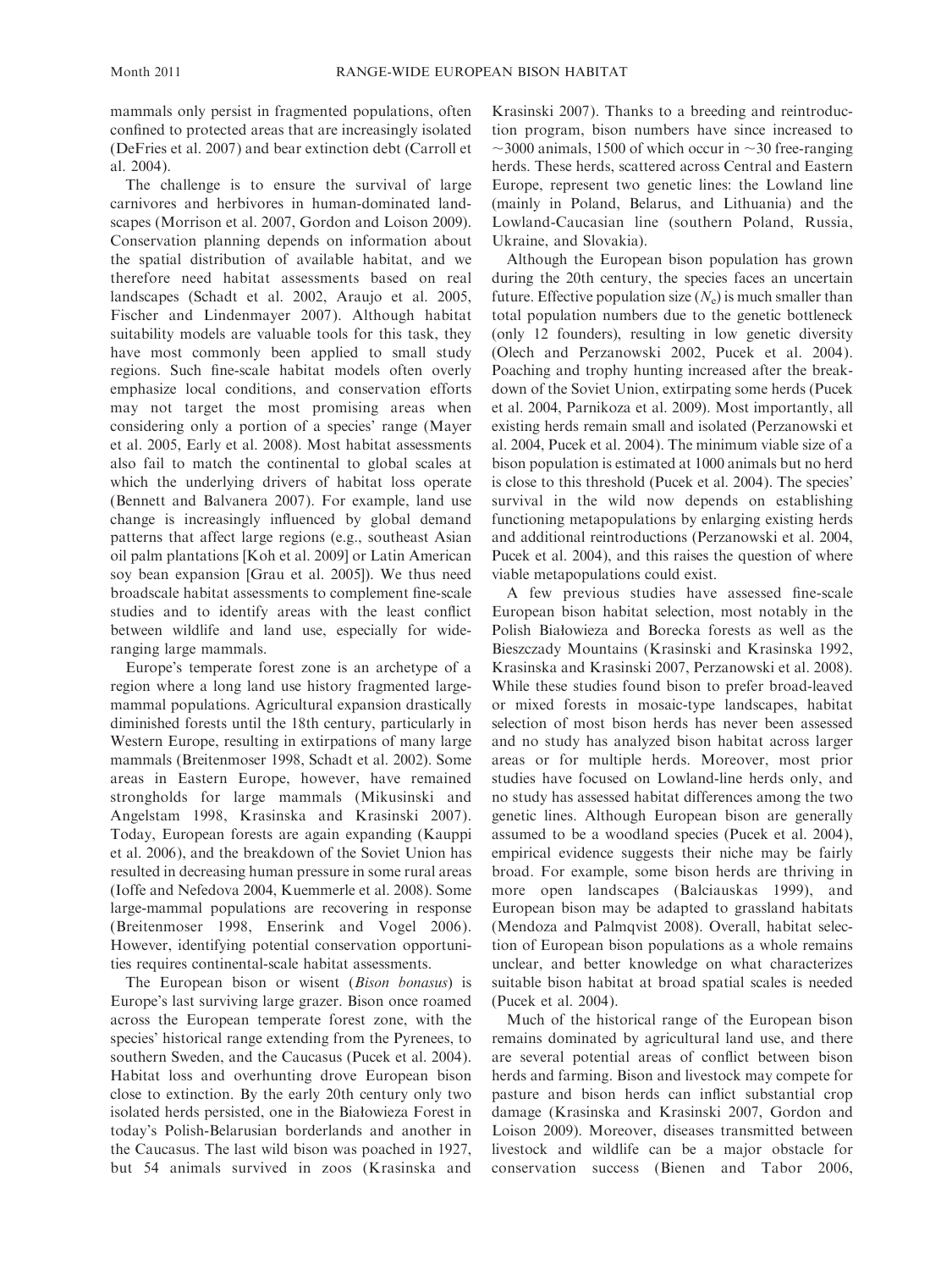TABLE 1. Herd range maps used in our European bison (Bison bonasus) habitat suitability analyses.

| Genetic line      | Herd                                                                                                                                                                                                                                                                                                                                                                                  |
|-------------------|---------------------------------------------------------------------------------------------------------------------------------------------------------------------------------------------------------------------------------------------------------------------------------------------------------------------------------------------------------------------------------------|
| Lowland           | Białowieza (PL), Belovezhskaya (B), Borecka (PL), Nadelsnictwo Walcz (PL), Knyszynska (PL),<br>Lopatynska (UA),† Lyaskovichskaya (B), Naydianskaya (B), Osipovichskaya (B), Ozeranskaya (B),<br>Ozerskaya (B), Berezinsky (B), Panevezys-Pasiliustum (L), Polesskyy (B) Volozhynskaya (B)                                                                                             |
| Lowland-Caucasian | Bieszczady (east and west, PL), Bukovynska (UA), Ceisky (RU), Cumanska (UA), Danivska‡ (UA),<br>Kaluzhskiye (RU), Kavkazky§ (RU), Khmelnytska‡ (UA), Kliazmynsko-Luhskiy (RU),<br>Konotopska (UA), Nadvirnjanska $\ddagger$ (UA), Orlovskoe Polese (RU), Poloniny (SK), Rivnenska $\ddagger$ (UA),<br>Skole (UA), Teberdinsky (RU), Uladivska (UA), Ust Kobenskoe (RU), Zalisska (UA) |

*Note:* Acronyms:  $B =$  Belarus,  $L =$  Lithuania,  $PL =$  Poland,  $RU =$  Russia,  $S =$  Slovakia,  $UA =$  Ukraine.

- Now a Lowland-Caucasian line herd after additional reintroductions in 2008.

Extinct herds.

§ Mountain bison (contain some blood from American bison; Pucek et al. 2004).

Krasinska and Krasinski 2007). If viable European bison metapopulations are the goal, we need better information on which conflicts are more likely to occur, and we must identify candidate areas for metapopulations that have less potential for conflict than others.

Our goal was thus to conduct the first range-wide assessment of European bison habitat, based on a comprehensive data set of bison habitat use, and to assess potential conflicts between bison conservation and land use. Our main questions were: (1) What is the spatial distribution of potential European bison habitat throughout the species' former range? (2) What are the broadscale factors characterizing European bison habitat suitability, do they differ from previously reported fine-scale factors, and does habitat use differ among the two genetic bison lines? (3) What potential conflicts exist between European bison conservation and land use and where are areas with suitable habitat and low conflict potential that could be candidate areas for viable European bison metapopulations?

#### DATA SETS USED

## European bison occurrence data

We acquired range maps for all free-ranging herds registered in the European Bison Pedigree Book and the IUCN European Bison species conservation plan (Pucek et al. 2004), as well as for some additional herds (Table 1). We only considered herds with at least 10 animals and excluded failed reintroductions (e.g., Crimea, Bryansky Les). However, we included available range maps from recently extirpated herds (e.g., in Ukraine or the Caucasus). Some herd range maps were available from the literature (Krasinski and Krasinska 1992, Balciauskas 1999, Trepet 2005, Krasinska and Krasinski 2007, Perzanowski et al. 2008). For the other herds, wildlife biologists or game wardens familiar with the herds outlined herd range maps on topographic maps or satellite images. Seasonal habitat use maps were only available for two herds, and we used summer range maps, when herd ranges are less constricted, in all cases. All our herd range maps thus included winter habitat, which is critical for European bison survival (Krasinska and Krasinski 2007, Mysterud et al. 2007). In total, we obtained 36 herd range maps (Fig. 1) that covered a

total area of  $\sim$ 9100 km<sup>2</sup> (median 106 km<sup>2</sup>, SD 446 km<sup>2</sup>). To parameterize our habitat models, we randomly selected 40 locations per herd with a 1-km minimum distance between points to minimize spatial autocorrelation and pseudo-replication. In total, we used 1329 locations (six herd ranges were too small to support 40 independent points).

# Predictor variables

To capture land cover, we obtained the Moderate Resolution Imaging Spectroradiometer (MODIS) land cover map (version 5). This land cover map is derived from annual time series of reflectance images, vegetation indices, and land surface temperature from the MODIS satellites at a spatial resolution of 500 m (*available online*).<sup>13</sup> We acquired the 2004 map with the International Biosphere-Geosphere Programme legend that comprises 16 classes (10 natural vegetation classes plus three developed and mosaic land classes and three non-vegetated land classes). As additional continuous measures of land cover we include grids of percent tree, herbaceous, and bare ground cover from the MODIS Vegetation Continuous Fields product (version 4, 2001; available online). $^{14}$  We also derived land cover diversity grids by calculating Shannon's diversity index (Shannon 1948) within a 10 km radius (i.e., roughly representing the maximum home range of individual bison; Krasinska and Krasinski 2007, Perzanowski et al. 2008).

Forest fragmentation maps were derived using morphological image segmentation (Vogt et al. 2007). We categorized each forest pixel as either core forest (no non-forest neighbors), edge forest (at the outside of larger forest patches), perforated forest (edges along openings inside larger forest patches), or islet forests (patches too small to contain core forest; Vogt et al. 2007). We used an eight-neighbor rule and an edge width of 500 m (one pixel). We also calculated the distances of each pixel to the closest forest and core forest pixel.

To characterize human disturbance, we acquired four proximate variables. The Landscan 2007 map provided

<sup>&</sup>lt;sup>13</sup> (http://modis-land.gsfc.nasa.gov/landcover.htm)

<sup>14</sup> hhttp://glcf.umiacs.umd.edu/data/vcfi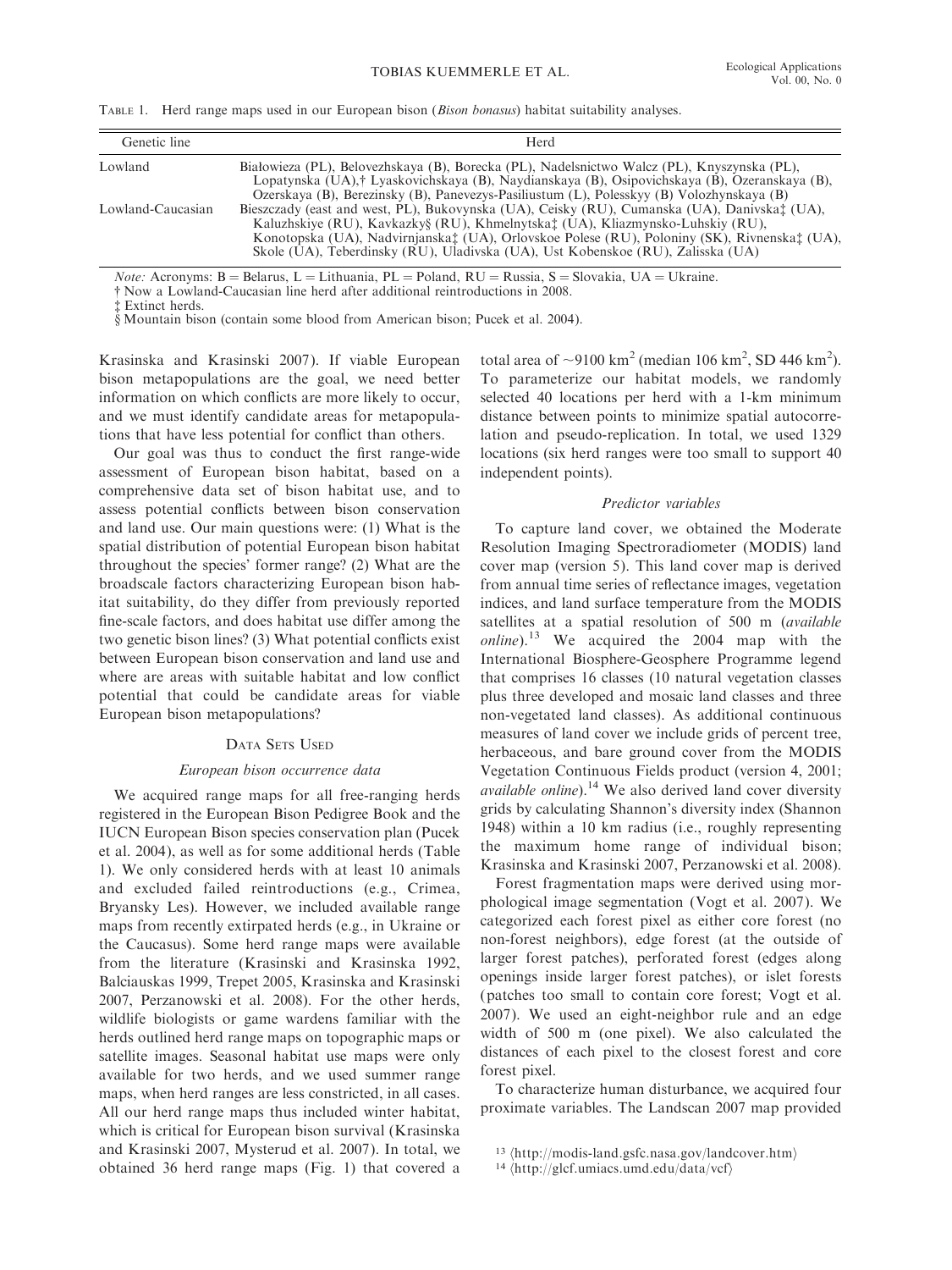

FIG. 1. Locations of European bison (Bison bonasus) herds in Central and Eastern Europe.

gridded population density (*available online*).<sup>15</sup> Second, we used a map of satellite-based nighttime lights (*available online*).<sup>16</sup> Third, we calculated road density within a 10 km radius based on a road layer from the Environmental Systems Research Institute (ESRI) Data and Maps Kit 2008 (ESRI 2008). And fourth, we calculated the distance of each pixel to the nearest settlement, using the ESRI Data and Maps Kit and urban areas from the MODIS land cover map. To avoid sampling bias (Phillips et al. 2009), we only calculated distances up to the maximum distance of a bison herd from a settlement (using the maximum value for all other locations).

As topographic data, we used the Shuttle Radar Topography Mission (SRTM) elevation model (available  $online$ ).<sup>17</sup> Where SRTM data were unavailable (above  $60^\circ$  latitude), we used the Global 30 Arc Second Elevation Data (*available online*).<sup>18</sup> We then calculatedslope (in degrees) and a southernness index (north  $= 0$ ; south  $= 1$ ). We also included five bioclimatic variables from the WorldClim database (Hijmans et al. 2005): (1) mean annual temperature, (2) mean temperature of coldest quarter, (3) mean temperature of warmest quarter, (4) total precipitation, and (5) precipitation during coldest quarter. Finally, we included latitude as a proxy for climate influence. In total, we used 21 potential predictors that we projected to the Albers Equal Area Conic projection and resampled to a grain of 500 m.

### **METHODS**

#### Maximum entropy modeling

Maximum entropy modeling is a machine learning method for mapping habitat suitability (Phillips et al. 2006) and well-suited for our habitat analyses. Maximum entropy modeling requires only occurrence data, performs well with small sample sizes (Wisz et al. 2008), is fairly robust against spatial autocorrelation (Segurado et al. 2006), and frequently outperforms traditional statistical approaches (Elith et al. 2006). Most importantly, the approach is robust against false negatives, a critical property when modeling species that do not realize their full niche (Engler et al. 2004).

The maximum entropy approach assumes that the potential, but unknown distribution of a species is a probability distribution  $\pi$  over a set of locations X (i.e., all cells in the study area). This distribution  $\pi$  is approximated by deriving a probability distribution  $\hat{\pi}$ , where constraints are inferred from environmental variables measured at each occurrence point. While many  $\hat{\pi}$  exist that satisfy these constraints, the distribution  $\hat{\pi}$  with maximum entropy approximates  $\pi$  best because it is least constrained (Phillips et al. 2006). Regularization parameters are used to prevent overfitting. A detailed mathematical description of the approach is provided in Phillips et al. (2006).

## Mapping European bison habitat

We used Maxent version 3.3.1 to fit maximum entropy models (*available online*).<sup>19</sup> As occurrence data,

 $15 \langle$ www.ornl.gov/sci/landscan $\rangle$ 

 $16 \langle$ www.ngdc.noaa.gov/dmsp $\rangle$ 

<sup>&</sup>lt;sup>17</sup> (http://srtm.csi.cgiar.org)

<sup>&</sup>lt;sup>18</sup> (http://eros.usgs.gov/Find\_Data/Products\_and\_Data\_Available/  $GTOPO30$  19 (www.cs.princeton.edu/~schapire/maxent)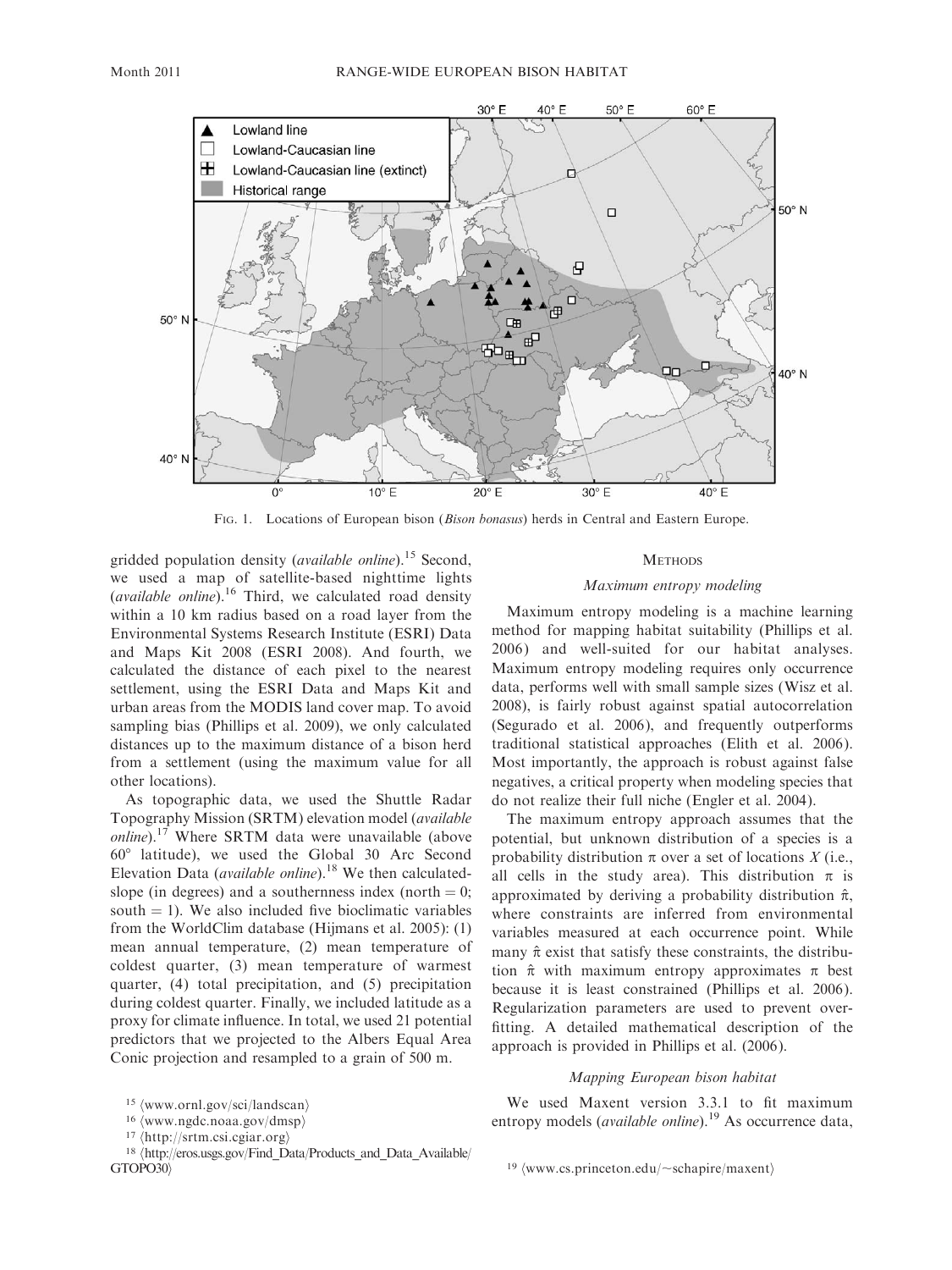we used the random sample of herd range points. Models were parameterized with a background sample of 10 000 points, default convergence thresholds, and automatic regularization (Phillips and Dudik 2008). We only used linear, quadratic, and product feature types, because initial tests suggested overfitting when using complex feature types. We predicted habitat suitability maps by applying the resulting Maxent models to all cells in the study region, using a logistic link function to yield a relative habitat suitability index (HSI) between zero and one (Phillips and Dudik 2008).

To validate our models, we used herd-level, fivefold cross-validation (i.e., retaining occurrence locations from six or seven herds per run) and calculated the area under the curve (AUC) of the receiver operating characteristics (ROC) curve. The ROC curve is a plot of the true positive rate (i.e., sensitivity) vs. the false positive rate (i.e., 1 – specificity) across all possible HSI thresholds that discriminate presence and absence. While originally developed for presence/absence data, ROC curves can be calculated from presence/background data sets too (Phillips et al. 2006). We also used a one-tailed binomial test of omission to test whether our models performed better than a random model (Phillips et al. 2006).

While Maxent is relatively robust against collinear variables, collinearity can impair the interpretation of variable influence. We calculated pairwise Pearson's correlation coefficients based on 10 000 random locations and included only one variable in cases of collinearity  $(r > 0.65)$ . Distance to core forest and distance to forest were correlated  $(r = 0.84)$ , and we dropped distance to forest because models that included distance to core forest had consistently higher AUC values. The five bioclimatic predictors were also highly correlated ( $r > 0.9$ ), and we therefore only included one such predictor per model run.

To identify the best model for predicting range-wide European bison habitat suitability (question 1), we first parameterized a Maxent model that included only land cover, topography, and human disturbance variables. Second, we added climate variables by parameterizing one model that included latitude, and five models that included latitude and one of the bioclimatic variables. All models were compared based on cross-validated AUC values and the resulting HSI maps. To quantify the degree of similarity among habitat maps produced by two models, we used the I statistic (Warren et al. 2009) that measures niche overlap (0, no overlap; 1, identical niches). We also tested how substituting the five predictors based on the MODIS land cover map with predictors based on the GlobCover land cover map  $(available \ online)^{20}$  affected our models and found no substantial difference among model performance, variable importance, and HSI maps.

Once habitat suitability maps were derived, we summarized the available habitat for each of 10 0.1 wide HSI bins and for three suitability thresholds (0.5, 0.6, and 0.7). We also assessed the number and spatial pattern of habitat patches larger than  $200 \text{ km}^2$  (i.e., minimum habitat requirement for a herd of 50–60 bison; Pucek et al. 2004) and habitat availability within  $50 \times 50$  $km<sup>2</sup>$  grid cells.

To assess broadscale European habitat selection (question 2), we summarized the range of habitat conditions inside current bison herd ranges by calculating box plots (continuous predictors) and relative histograms (categorical predictors) for all herds, all Lowland-line herds, and all Lowland-Caucasian-line herds. We also assessed the importance of our predictors using a jackknife procedure that quantified AUC and gain changes when excluding a variable (Phillips et al. 2006). In addition, we calculated variable response curves for each predictor.

To explore potential conflicts between free-ranging European bison populations and agriculture (question 3), we calculated the proportions of four HSI classes  $(0.4-0.5, 0.5-0.6, 0.6-0.7, and >0.7)$  occurring in cropland, cropland-natural mosaic, and seminatural areas. Similarly, we cross-tabulated these HSI classes against a map of climatic constraints for agriculture (three categories: no, moisture, or temperature constraints) as well as a map of soil constraints for agriculture (seven categories ranging from no constraints to unsuitable for agriculture; Fischer et al. 2002). We also cross-tabulated the HSI classes against maps of sheep and cattle density (Wint and Robinson 2007). To identify candidate areas for bison metapopulations, we excluded suitable habitat in cropland areas, in areas of high livestock density ( $>$ 20 animals/km<sup>2</sup>), and in areas without constraints for agriculture. Finally, we summarized the proportion of European bison habitat within protected areas based on the World Database of Protected Areas (version 2009; available  $online$ ). $21$ 

#### **RESULTS**

Our initial Maxent model, based on MODIS land cover, human disturbance, and topography predictors, had a high goodness of fit  $(AUC = 0.922)$ . Adding latitude as a predictor controlled for the northern distribution of suitable habitat (Fig. 2A, C), increasing model fit markedly  $(AUC = 0.941)$ . HSI maps were very similar when comparing model runs with and without bioclimatic variables (Fig. 2A, B;  $I = 83$ ), although AUC values increased somewhat (e.g.,  $AUC = 0.955$  when including precipitation during coldest quarter). Habitat predictions within the region containing contemporary bison herds remained largely unchanged when adding bioclimatic variables. However, bioclimatic variables led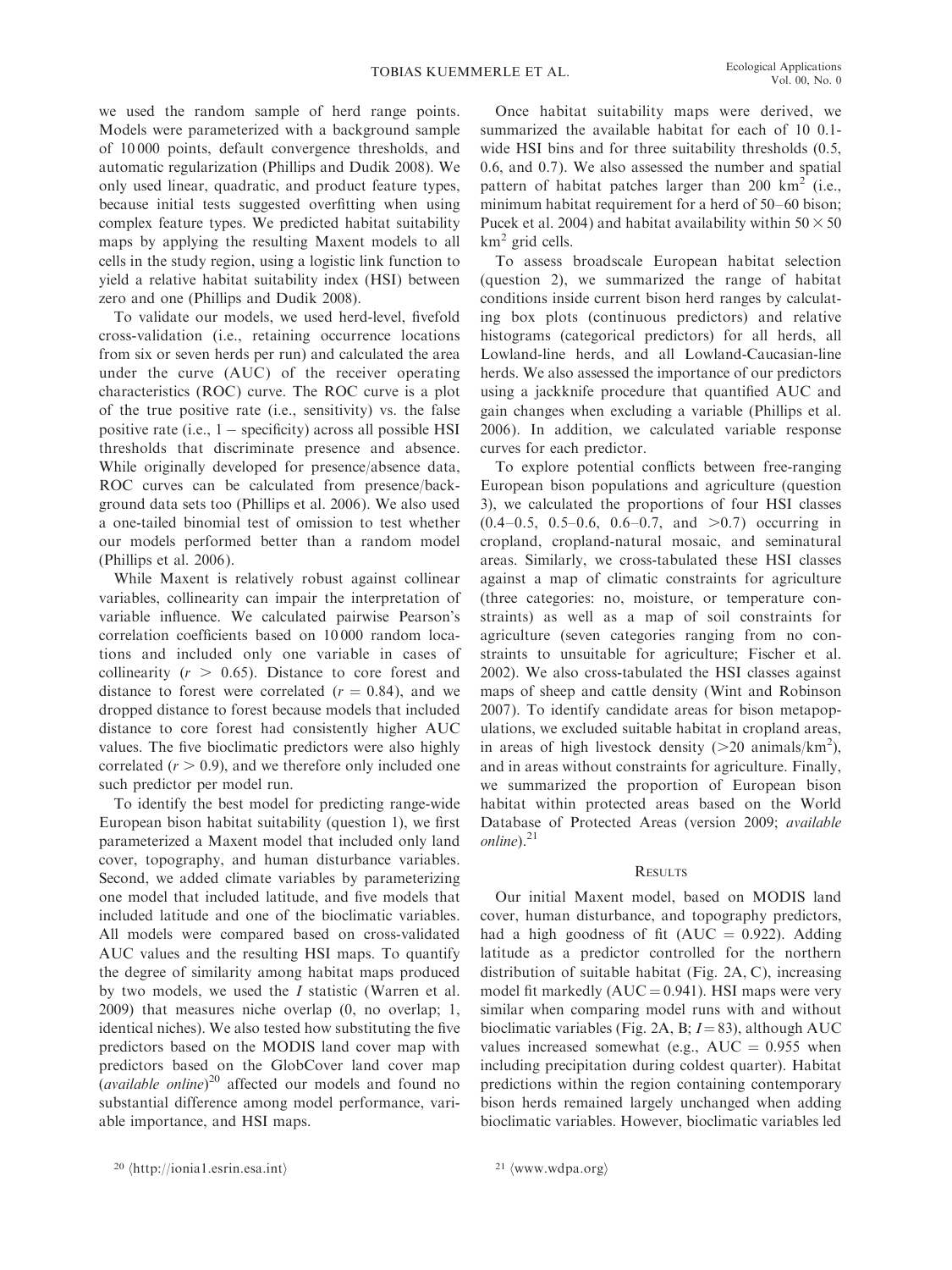

FIG. 2. (A) European habitat suitability index (HSI) map based on a model using occurrence data from all herds and land cover, forest fragmentation, human disturbance, latitude, and topography as predictors. (B) Same model as in (A), plus bioclimatic predictors. (C) Same model as in (A), but without the latitude predictor. (D) Same model as in (A), but using only occurrence data from Lowland line herds. (E) Same model as in (A), but using only occurrence data from Lowland-Caucasian line herds. Black lines indicate country borders.

to omissions of suitable habitat patches outside this region (but well within the species' historical range). We therefore did not include the bioclimatic variables in our final model, which used 14 predictors (land cover, forest fragmentation, distance to core forest, land cover diversity, road density, distance to settlements, population density, nighttime lights, elevation, slope, southernness, and latitude;  $AUC = 0.941$ , standard error  $= 0.006$ ).

The HSI map predicted by the final model showed widespread potential European bison habitat within the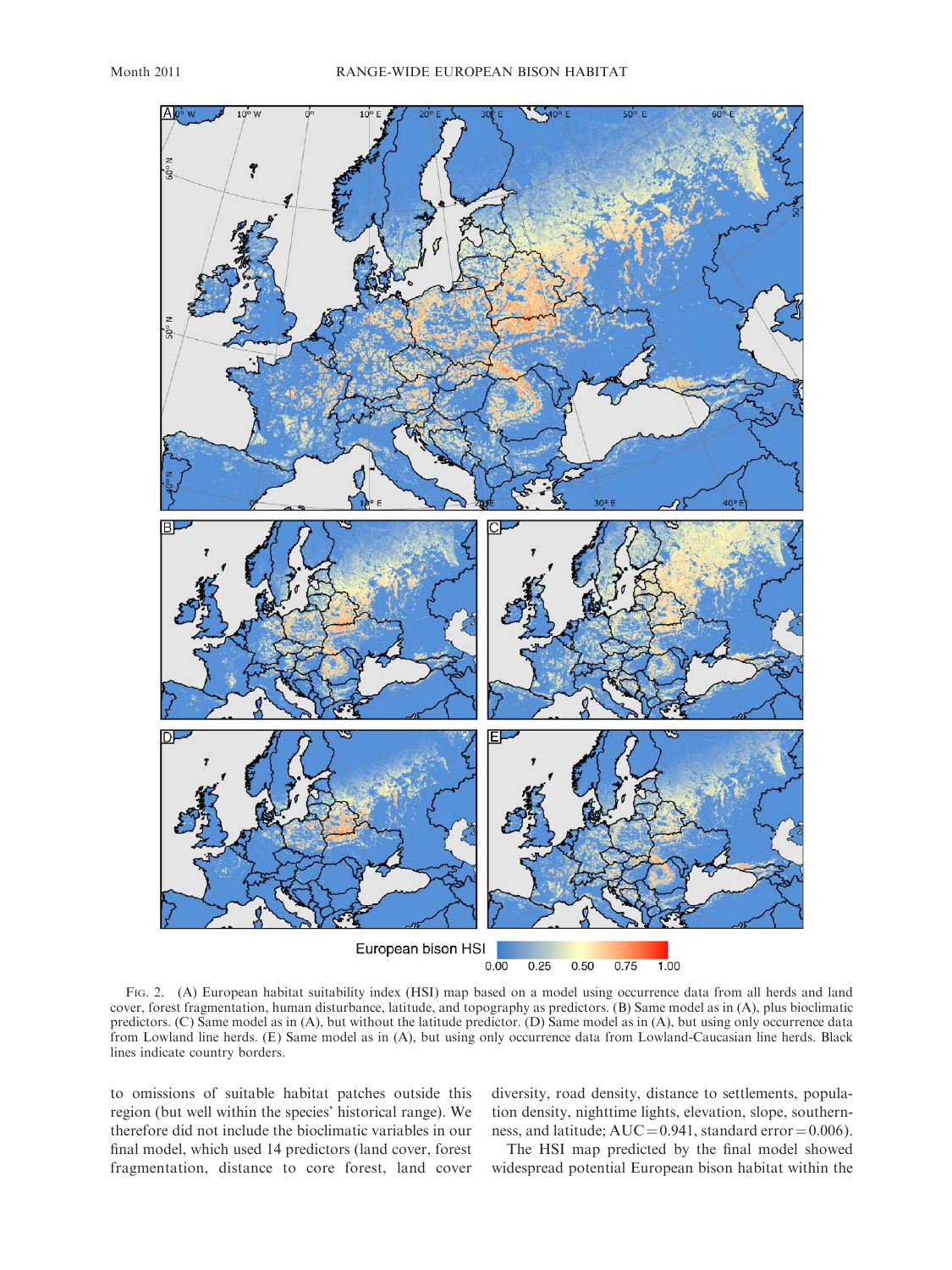

FIG. 3. Habitat suitability index (HSI) distribution for the final Maxent model (Fig. 2A). Bar graph: histogram of the total area in each 0.05-wide HSI bin, where HSI scales between 0 and 1 (left axis). Stepped line: cumulative relative distribution of habitat area (right axis).

species' historical range (Fig. 2A). Large habitat patches were mainly clustered in the forest zone of Central Europe and European Russia, with a clear east–west trend (highest habitat suitability and more available habitat in the east). Our models also assigned high suitability values to European bison strongholds, such as the Białowieza forest, as well as several potential reintroduction sites (identified by independent assessments; Perzanowski and Olech 2007, Sipko 2009).

Our final model predicted a large area  $(783\,000 \text{ km}^2)$ of suitable European bison habitat across the study region for a HSI threshold of  $0.5$  (454 000 km<sup>2</sup> and 151 000  $km^2$  for thresholds of 0.6 and 0.7, respectively; Fig. 3). Although suitable habitat was relatively widespread (Fig. 4, left column), only a relatively small proportion of this habitat occurred in large patches  $(>200 \text{ km}^2; \text{ Fig. 4, middle column}).$  We found 418 large habitat patches for the 0.5-threshold (288 and 49 patches for thresholds of 0.6 and 0.7, respectively), almost all of which occurred in Eastern Europe (Poland, Belarus, European Russia, and the Carpathians; Fig. 4, middle column). Habitat connectivity, measured as the amount of available habitat within  $50 \times 50$  km<sup>2</sup> grid cells, was also highest in these regions (Fig. 4, right column).

Concerning broadscale habitat selection of European bison, our comprehensive sample of herd range maps showed that European bison used a wide range of habitat conditions (Fig. 5). While most herd ranges were forest-dominated, some herd ranges also include substantial open areas. Human disturbance was generally low in the areas occupied by bison. The variables forest fragmentation, land cover type, fractional tree cover, distance to core forest, and latitude were most important in the habitat suitability models (individual gain contributions  $>10\%$ , together accounting for  $>74\%$ )

and the jackknife analyses of AUC values. Variable response curves showed that European bison preferred deciduous and mixed forests in mosaic-type landscapes that contain areas of high herbaceous cover. Coniferous forest had intermediate suitability scores, whereas all other land covers were avoided. The relative importance of human disturbance and topography variables was low.

Lowland- and Lowland-Caucasian-line herds used relatively similar habitats (Fig. 5). Lowland-Caucasian lines, however, inhabited a broader range of elevation and slope conditions. Lowland-line herds used more open habitat (less forest cover, more mosaic landscapes, lower tree cover, and higher herbaceous cover) than Lowland-Caucasian-line herds (Fig. 5). The importance of most variables was highly similar for Lowland or Lowland-Caucasian models and variable response curves did not differ appreciably among the two genetic lines. The Lowland-line model had a higher goodness of fit than the Lowland-Caucasian-line model (AUC of 0.984 and 0.925, respectively).

The two HSI maps that we developed for the two genetic European bison lines were relatively similar in Central Europe, where both lines co-occur (Fig. 2D, E). The Lowland model predicted substantially less suitable habitat than the Lowland-Caucasian model, especially outside Eastern Europe, resulting in a relatively low overall similarity between the two maps  $(I = 0.62)$ . The map predicted by the Lowland-Caucasian model was also more similar to the map based on a model using all herds (Fig. 2A) than the Lowland model  $(I = 0.89$  and I  $= 0.68$ , respectively).

In regard to potential conflicts between European bison and agricultural land use, the majority of suitable bison habitat occurred in seminatural and natural areas.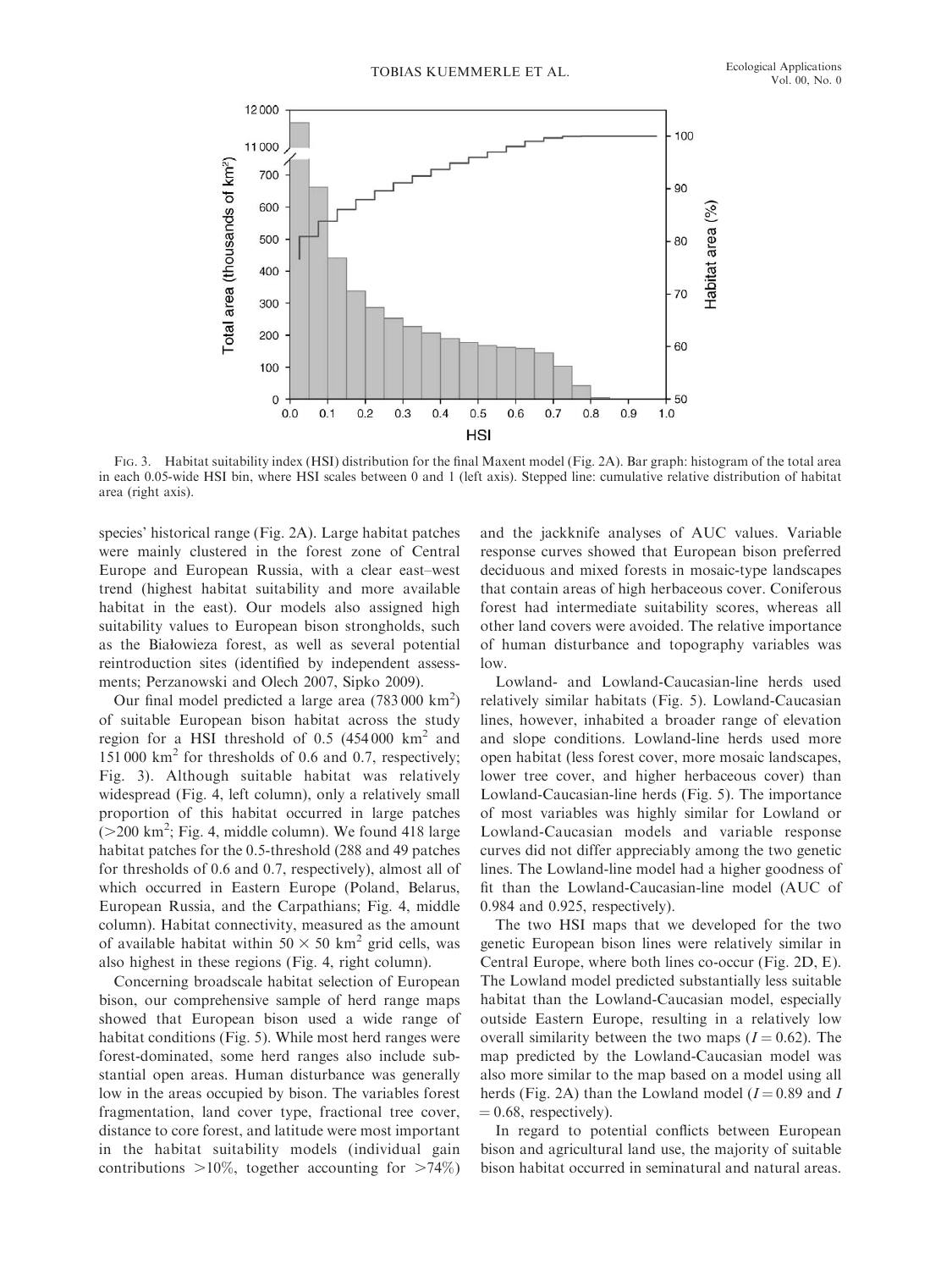

FIG. 4. Total patches of suitable habitat (left column), patches of suitable habitat larger than 200 km<sup>2</sup> (middle column), and relative percentage of available habitat within  $50 \times 50 \text{ km}^2$  grid cells (right column) for habitat suitability index (HSI) thresholds of 0.5, 0.6, and 0.7.

While we found some suitable habitat in naturalvegetation/cropland mosaics, relatively little high-quality habitat occurred in cropland-dominated areas (Fig. 6A). Protected areas harbored only a small fraction of all suitable bison habitat, although this share increased with increasing HSI scores (to 13%; Fig. 6B). Our maps also revealed substantial amounts of habitat in regions where poorer soils constrain agriculture (Fig. 6C). In contrast, almost all suitable habitats occurred in areas without climate constraints (Fig. 6D). Most high-quality habitat ( $\text{HSI} > 0.5$ ) was located in areas of intermediate or high cattle density (Fig. 6E). Interestingly, cattle density increased in tandem with higher European bison habitat suitability values. Sheep were scarce in areas of high bison habitat suitability (Fig. 6F).

Most high-quality bison habitat occurred in areas with at least one potential for conflict between bison conservation and agricultural land use (Fig. 7). Removing habitat that occurred in areas with few agricultural constraints, high cattle density  $(>=20$  individuals/ $km<sup>2</sup>$ ), or in cropland areas removed most of the high-quality ( $HSI > 0.5$ ) habitat patches in Western Europe. In Eastern Europe though several large habitat patches of low-conflict areas remained, most notably in the Carpathians (southeast Poland, Slovakia, Ukraine, and Romania), along the Belarusian-Ukrainian border, in Western Russia (Smolensk, Bryansk, and Kaluga regions), and in Central-European Russia (Tambov, Ryazan, and Mordovia region; Penza, Ulyanovsk, and Chuvash regions).

Russia had, by far, the largest amount of suitable European bison habitat in areas with low conservation conflict potential (Table 2), followed by Ukraine, Poland, Belarus, and Romania. These countries also had the largest number of contiguous patches larger than 200 km<sup>2</sup> of such habitat. Altogether,  $\sim$ 360 000 km<sup>2</sup> of suitable habitat occurred in low-conflict areas, including 208 patches larger than 200 km<sup>2</sup>. Most of these patches are currently not occupied by free-ranging European bison herd.

#### **DISCUSSION**

Maintaining large carnivore and herbivore populations in human-dominated landscapes is one of the biggest challenges for conservation planning (Carroll et al. 2004, Gordon and Loison 2009). European bison today occupy substantially  $\langle 1\% \rangle$  of their former range and wild European bison will only persist if we can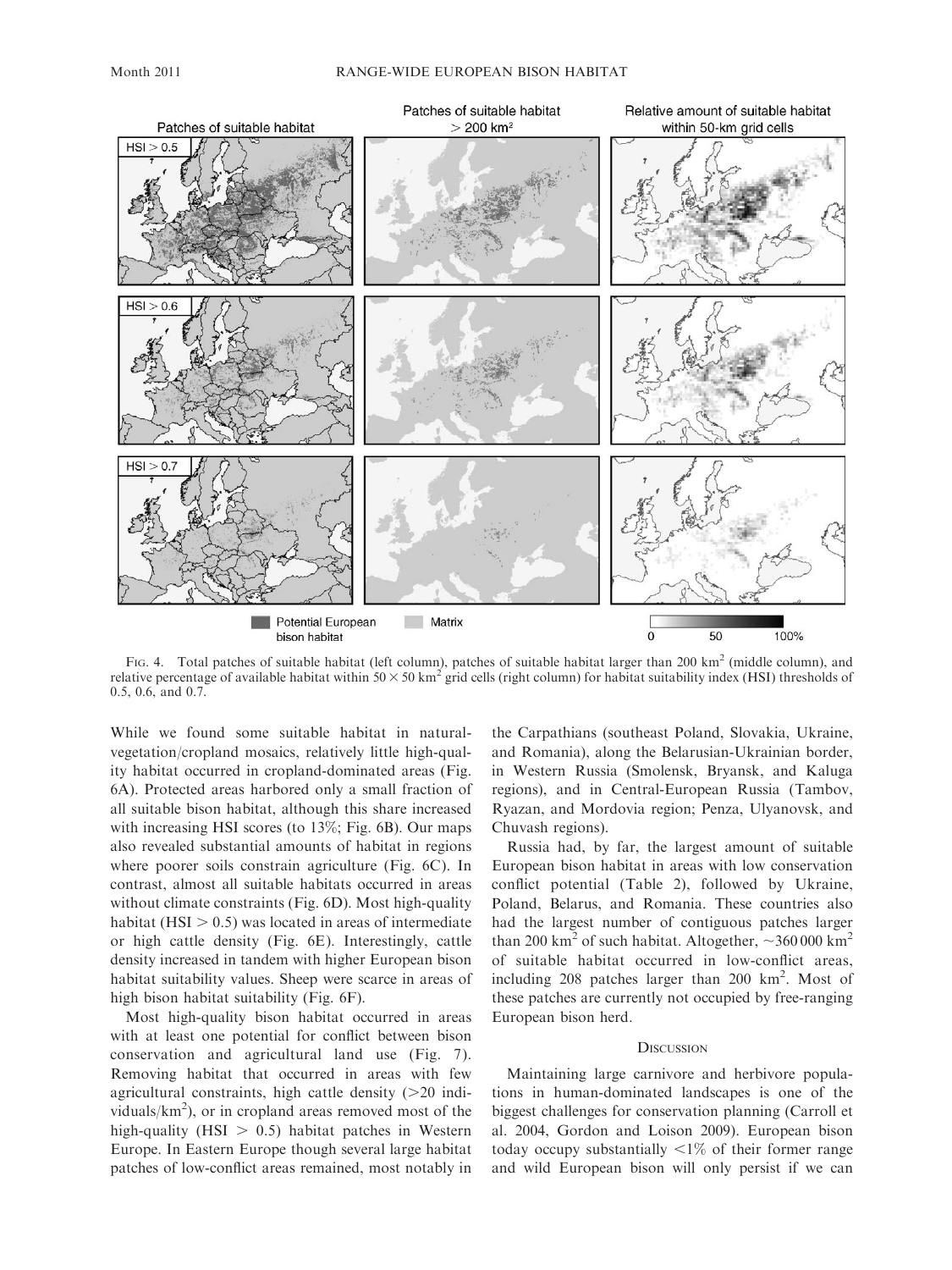# TOBIAS KUEMMERLE ET AL. Ecological Applications



FIG. 5. Habitats used by contemporary European bison herds. (A) Box plots for all herds, Lowland-Caucasian herds, and Lowland herds for all continuous predictors (whiskers mark 10th and 90th percentiles; the line indicates the median). For the southernness index, north = 0; south = 1. Nighttime light intensity is measured with a dimensionless index (DN = digital number; the maximum DN in the data set was 63). (B) Percentages of different land cover (left) and forest fragmentation components (right).

establish viable metapopulations and we need broadscale habitat assessments to select priority areas (Pucek et al. 2004). Our analysis spanned the historical range of European bison and identified widespread habitat. The most promising areas for large bison populations are all clustered in Central and Eastern Europe and are currently largely unoccupied. This suggests viable European bison populations in these regions are not limited by habitat availability.

The question whether European bison prefer closed woodlands or more open habitats has long been debated (Pucek et al. 2004, Krasinska and Krasinski 2007). There is increasing evidence that bison benefit from more open habitats (Balciauskas 1999, Mendoza and Palmqvist 2008). Our analyses of contemporary bison herd ranges (Fig. 5) and our models provide further support for this view. European bison clearly prefer mosaic-type landscapes of forests and herbaceous vegetation, thus confirming fine-scale assessments (Daleszczyk et al. 2007, Perzanowski et al. 2008). However, we found bison to prefer broad-leaved and mixed forests while some finer-scale studies suggest equal preference for coniferous stands (Perzanowski et al. 2008, Kuemmerle et al. 2010). Thus, the forest type that bison select may ultimately depend on scale with bison utilizing coniferous stands locally as shelter when these stands are close to other forest types or when coniferous stands are logged and early-succession vegetation provides forage, such as in the Carpathians (Kuemmerle et al. 2007, Perzanowski et al. 2008).

Although broadscale European bison habitat suitability is clearly linked to forest cover, it is important to note that our models were based on current bison occurrences and so characterize the species' realized niche. European bison may have been pushed back into forest-dominated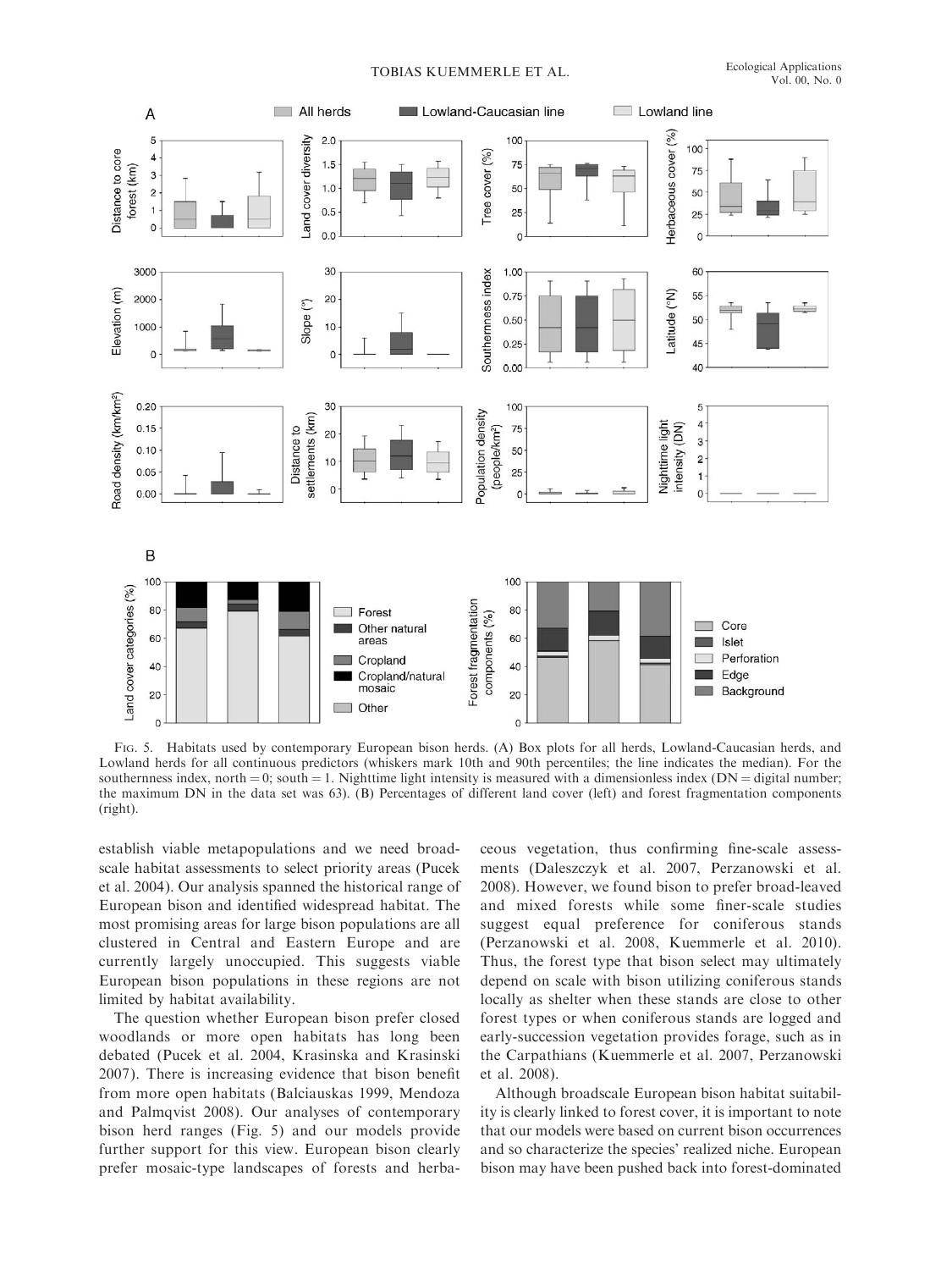

FIG. 6. Percentage of European bison habitat within (A) different MODIS land cover classes; (B) protected area categories; (C) areas with soil constraints for agriculture; (D) areas with climate constraints for agriculture; and different densities of  $(E)$  cattle and (F) sheep.

landscapes as human populations and agriculture expanded, allowing bison only to persist in parts of their fundamental niche (Pucek et al. 2004). Three factors support the view that contemporary bison habitat occupancy may largely be a legacy of past human pressure. First, we found that habitat conditions used by bison were much broader than previously reported (Fig. 5). Second, although the habitat maps of Lowland and Lowland-Caucasian lines differed (Fig. 2D, E), habitat selection of both genetic lines was overall similar (Fig. 5). The fact that Lowland-Caucasian herds inhabited a broader range of habitat conditions (e.g., regarding elevation and latitude) may be explained by past reintroduction programs, which sought to keep both lines geographically disjunct (Pucek et al. 2004). Third, bioclimatic variables, commonly used to characterize species' fundamental niches, were not useful in our case, and the strongest predictors of bison habitat suitability were all linked to land cover and land use.

Our herd range data set did not allow for modeling seasonal habitat dynamics, although winter habitat is important for ungulate survival (Gaillard et al. 2000). European bison winter habitat is typically a region within a herd's summer range (Krasinska and Krasinski 2007, Perzanowski et al. 2008). Our habitat suitability maps thus included winter habitat in most cases, but we cannot fully rule out overprediction in some areas where suitable summer habitat does not contain adequate winter habitat. We therefore recommend fine-scale, sitespecific assessments of forage availability for candidate reintroduction areas.

Some bison herds are fed during winter, likely affecting their survival and carrying capacity (Pucek et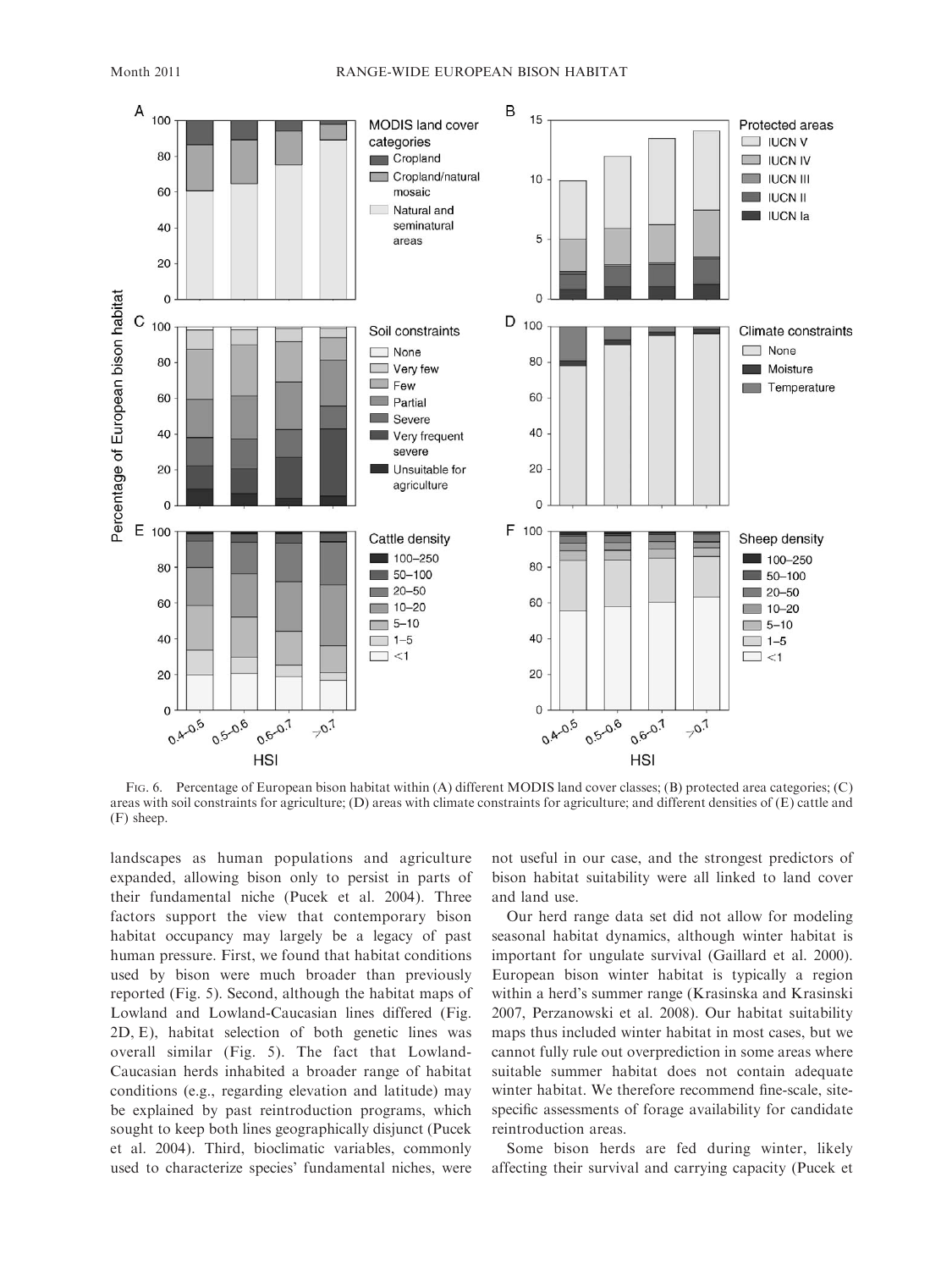

FIG. 7. Areas with suitable European bison habitat (HSI  $> 0.5$ ) and relatively low conservation conflict potential: (1) Carpathian Mountains, (2) Belarusian-Ukrainian borderlands, (3) Bryansk and Kaluga regions, (4) Ryazan, Mordovia, Tambov, and Nizhni Novgorod regions, (5) Penza, Ulyanovsk, and Chuvash regions, all in Russia.

al. 2004, Krasinska and Krasinski 2007). However, those herds where winter severity is strongest (i.e., high latitudes, mountainous areas) survive and reproduce without supplemental winter feeding (Pucek et al. 2004, Krasinska and Krasinski 2007, Perzanowski et al. 2008, Sipko 2009). It is unlikely that winter feeding resulted in pseudo-presences (i.e., herds that would vanish without winter feeding), and we therefore suggest that winter feeding did not bias our presence-only model. Our models had high goodness of fit and reproduced well all areas currently occupied by European bison, as well as several potential reintroduction sites that were identified by independent assessments (Sipko and Mizin 2006, Perzanowski and Olech 2007), all of which strengthened our confidence in our results.

Including the latitude predictor prevented our model from extrapolating beyond the range of environmental conditions currently inhabited by European bison (Fig. 2A). Our habitat suitability map thus likely represents a conservative estimate of available habitat at the current range limits. This may be particularly the case for northern European Russia, where suitability scores were low in our base model, but higher in the model without the latitude predictor (Fig. 2A, C). One European bison herd (Ust Kobenskoe,  $\sim 60^\circ$  latitude) survives and reproduces in this region since 1991 without additional winter feeding (Sipko 2009), attesting to the potential of this region to contribute to European bison conservation.

Protected areas have long been a stronghold of European bison populations and harbor most existing bison herds as well as unoccupied high-quality habitat (Fig. 6). However, many protected areas are isolated and no protected area is large enough for a viable bison population  $(>1000$  animals). Although extending protected area networks will undoubtedly contribute to bison conservation, our results highlight that the key to functioning bison metapopulations lies outside strictly protected areas, because the vast majority of suitable habitat is currently not protected.

To expand and sustain a functional European bison meta-population, it will be necessary to address the potential conflicts between growing bison populations and agricultural land use. Our results showed that most bison habitat occurs in areas with considerable cattle densities. This is not surprising, as livestock husbandry and protected areas (that harbor most bison herds) concentrate in areas unsuitable areas for crop production (Asner et al. 2004, Joppa and Pfaff 2009). Potential hybridization between bison and cattle, direct competition, and disease transmission represent major challenges for bison conservation where cattle density is high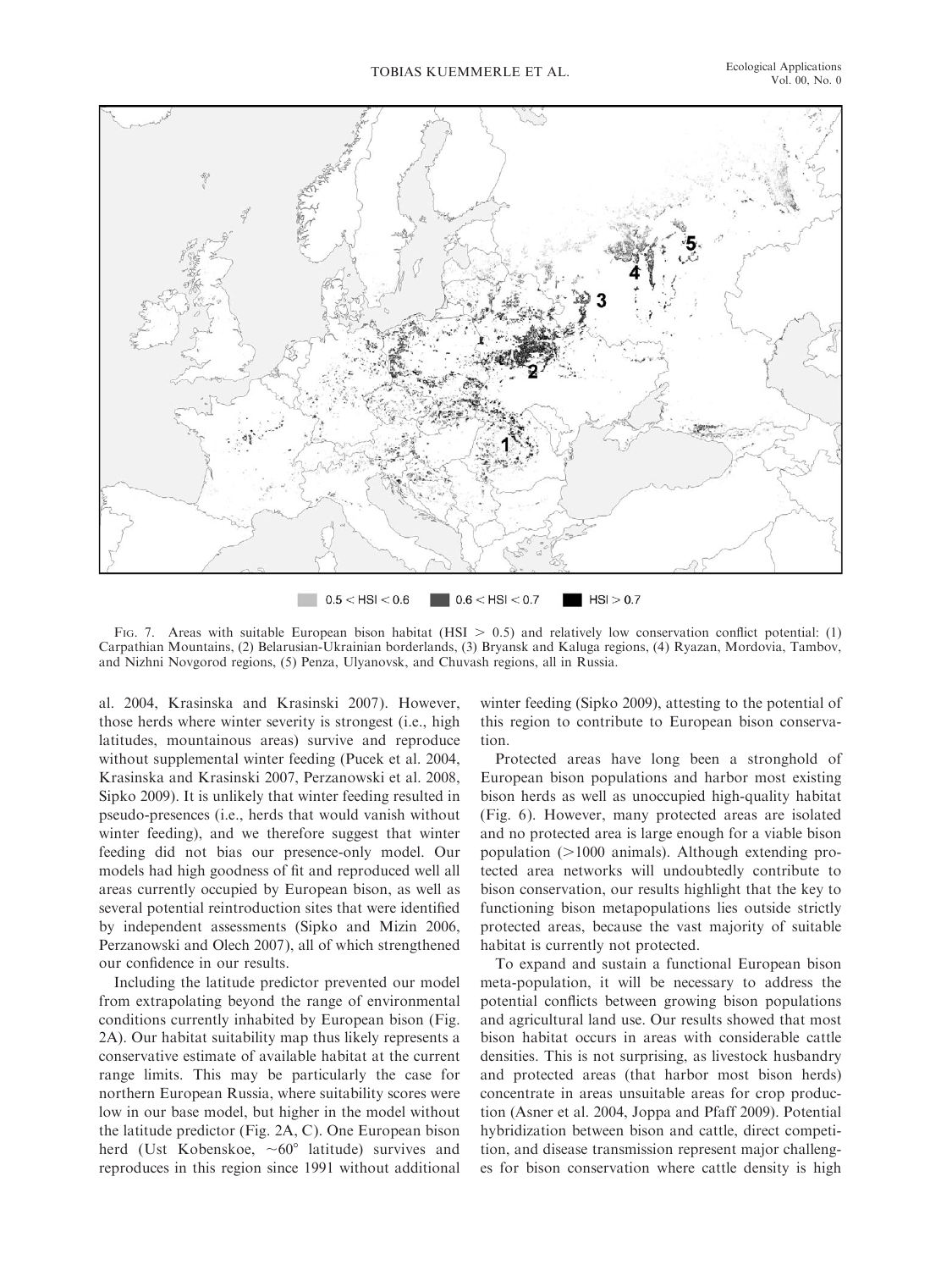| Country                | Extent of suitable<br>habitat in low-conflict<br>areas $(km^2)$ | No. areas<br>$>200$ km <sup>2</sup>        | No. areas $>$ 200 $km2$<br>with $\geq$ 1 free-ranging<br>European bison herd |
|------------------------|-----------------------------------------------------------------|--------------------------------------------|------------------------------------------------------------------------------|
| Austria                | 6041                                                            | 5                                          |                                                                              |
| Belarus                | 40 0 99                                                         | 23                                         | 8                                                                            |
| Bosnia and Herzegovina | 3300                                                            |                                            |                                                                              |
| Croatia                | 6440                                                            | $rac{2}{5}$                                |                                                                              |
| Czech Republic         | 10 060                                                          | $\overline{4}$                             |                                                                              |
| Germany                | 14132                                                           | 6                                          |                                                                              |
| France                 | 6863                                                            | 3                                          |                                                                              |
| Georgia                | 3505                                                            |                                            |                                                                              |
| Hungary                | 3255                                                            | 3                                          |                                                                              |
| Ireland                | 438                                                             |                                            |                                                                              |
| Italy                  | 4196                                                            | 1                                          |                                                                              |
| Kazakhstan             | 1190                                                            |                                            |                                                                              |
| Latvia                 | 6025                                                            | $\begin{array}{c} 2 \\ 2 \\ 6 \end{array}$ |                                                                              |
| Lithuania              | 8442                                                            |                                            |                                                                              |
| Moldova                | 279                                                             |                                            |                                                                              |
| Poland                 | 45 6 64                                                         | 34                                         | $\overline{4}$                                                               |
| Republic of Bulgaria   | 905                                                             |                                            |                                                                              |
| Romania                | 25765                                                           | 26                                         |                                                                              |
| Russian Federation     | 107076                                                          | 49                                         | 3                                                                            |
| Serbia                 | 2343                                                            |                                            |                                                                              |
| Slovakia               | 9966                                                            | 10                                         |                                                                              |
| Slovenia               | 1443                                                            | 1                                          |                                                                              |
| Sweden                 | 1371                                                            |                                            |                                                                              |
| Switzerland            | 419                                                             |                                            |                                                                              |
| Turkey                 | 429                                                             |                                            |                                                                              |
| Ukraine                | 46 570                                                          | 26                                         | $\overline{2}$                                                               |
|                        |                                                                 |                                            |                                                                              |

TABLE 2. Extent of suitable European bison habitat in areas of relatively low conservation conflict, and available and occupied areas  $>200$  km<sup>2</sup> per country.

*Notes:* Suitable areas are defined as having a habitat suitability index (HSI)  $> 0.5$ . Only countries with at least 200 km<sup>2</sup> of suitable habitat in areas of low conservation conflict are shown.

(Krasinska and Krasinski 2007). A second potential conflict exists with small-scale farming, which remains widespread throughout Eastern Europe. This conflict potential may be larger than the conflict potential with intensive farming (little suitable habitat occurred in such areas; Fig. 6), particularly given the increasing importance of traditional farming for local livelihoods after the breakdown of socialism (Elbakidze and Angelstam 2007). Addressing both conflict potentials will require broadscale management of socio-ecological systems (Bienen and Tabor 2006, Gordon and Loison 2009).

Our analyses of potential conservation conflicts also showed great potential for extending the current range of European bison. The total amount of suitable habitat in areas of relatively low conservation conflict was about 40 times the area currently occupied by European bison (Table 2). The most promising candidate areas for European bison metapopulations (i.e., areas with much suitable habitat and low conflict with land use) lie in Eastern Europe (Fig. 7). Some of the candidate areas we identified already harbor small European bison herds in protected areas that may provide starting points for larger populations. Farmland abandonment, plummeting livestock numbers (e.g.,  $-75\%$  and  $-60\%$  between 1992 and 2006 in Ukraine and Russia, respectively; *available online*), $^{22}$  and outmigration from rural areas, have reduced conservation conflict potentials, especially where intensified agriculture dominated during socialism.

Several of the candidate bison recovery areas occur in border regions, such as in the Carpathians or between Belarus and Ukraine, emphasizing the need for broadscale, trans-boundary conservation planning similar to the South African peace parks (van Aarde and Jackson 2007) or the Yellowstone-to-Yukon Conservation Initiative (available online).<sup>23</sup> The Natura 2000 Framework, which seeks to integrate nature conservation and land use, and which regards European bison as a focal species, could be an important tool for such cross-boundary conservation planning.

Poland, Belarus, and Russia all support relatively large bison populations with species management plans in place (Krasinska and Krasinski 2007, Sipko 2009). Besides Romania, which harbors large areas of unoccupied bison habitat, Ukraine emerges as another key country, because it harbors sizeable portions of several cross-border candidate areas (e.g., connecting the northern and southern Carpathians), and this habitat remains almost entirely unoccupied. Ukraine has arguably been the country where bison conservation has struggled the most after 1991 ( $>60\%$  decline of animal numbers, extirpation of six out of 10 herds; Parnikoza et al. 2009), and new legislation and capacity building are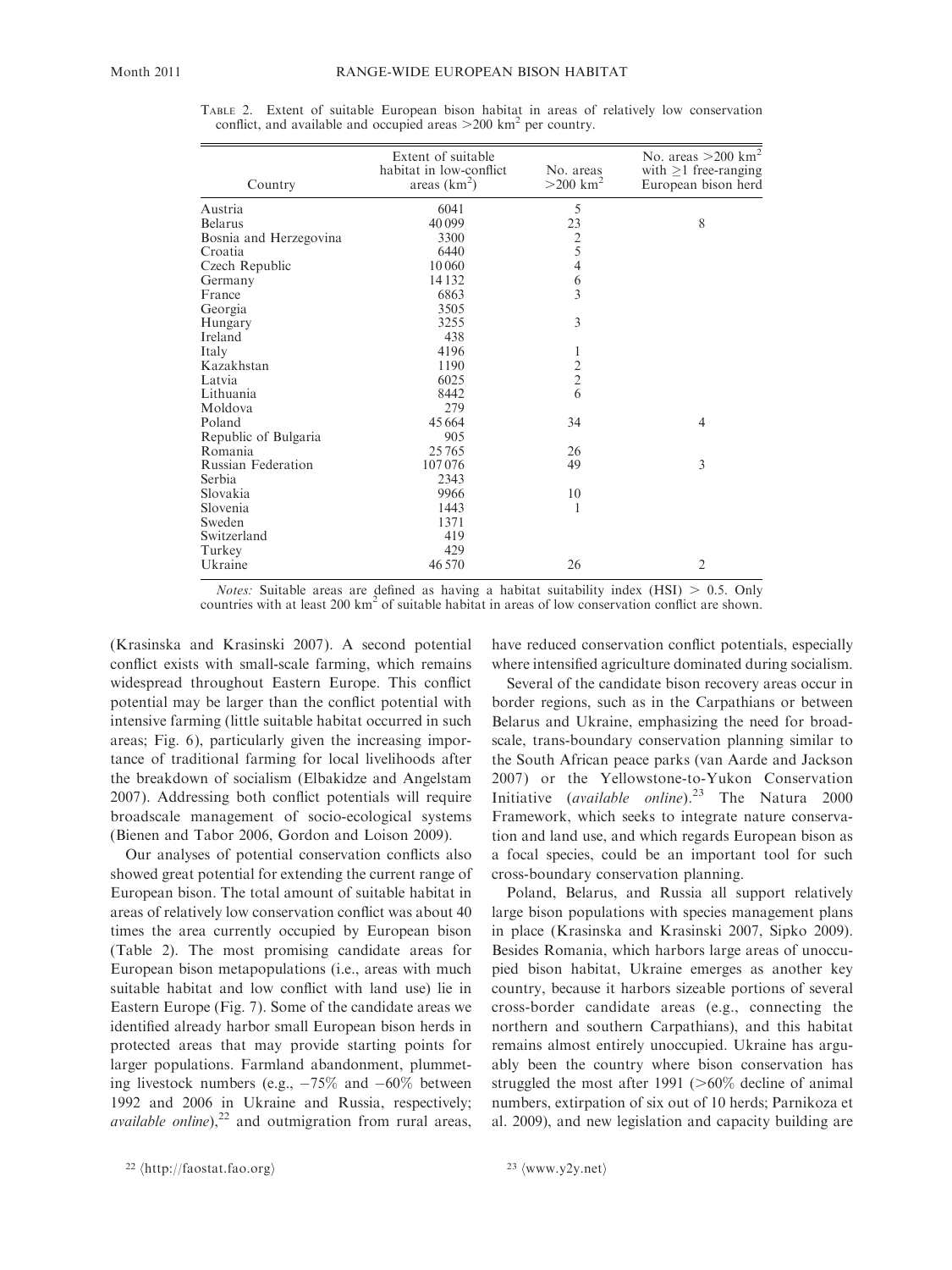urgently needed to realize the country's potential for contributing to European bison conservation. Interestingly, our habitat analyses also predicted substantial areas of suitable bison habitat outside the species historical range (Figs. 1 and 2), especially in Central-European Russia. This bolsters views that this region may hold substantial conservation opportunities (Sipko 2009), particularly when considering projected warmer climate and vegetation transitions (Morales et al. 2007).

Only a few studies have modeled habitat of large carnivores and herbivores at continental scales. Our study suggests that continental-scale habitat models can give important insights into broadscale habitat selection and the spatial pattern of available habitat, thereby complementing site-specific assessment. We found widespread high-quality European bison habitat and identified several candidate sites for viable European bison populations in Eastern Europe where conflict potential with land use is relatively low. This provides hope for the conservation of large carnivores and herbivores, and for restoring their ecological roles in human-dominated landscapes. If conservation planning is to succeed in a world increasingly transformed by human activities, it has to account for real-world habitat patterns and the processes that change these patterns. Moving from bioclimatic niche models toward broadscale habitat models that incorporate patterns of land use represents a major step in this direction.

#### **ACKNOWLEDGMENTS**

We thank F. Beaudry, M. Dubinin, C. Rittenhouse, and two anonymous reviewers for comments on manuscript drafts, and S. Phillips for advice regarding Maxent. We also thank M. Kaluzna for helping with the Ukrainian herd range maps. We gratefully acknowledge support by the Alexander von Humboldt Foundation and the Land-Cover and Land-Use Change Program of the National Aeronautic Space Administration (NASA).

#### LITERATURE CITED

- Araujo, M. B., W. Thuiller, P. H. Williams, and I. Reginster. 2005. Downscaling European species atlas distributions to a finer resolution: implications for conservation planning. Global Ecology and Biogeography 14:17–30.
- Asner, G. P., A. J. Elmore, L. P. Olander, R. E. Martin, and A. T. Harris. 2004. Grazing systems, ecosystem response, and global change. Annual Review of Environment and Resources 29:261–299.
- Balciauskas, L. 1999. European bison (Bison bonasus) in Lithuania: status and possibilities of range extension. Acta Zoologica Lituanica 3:3–18.
- Bennett, E. M., and P. Balvanera. 2007. The future of production systems in a globalized world. Frontiers in Ecology and the Environment 5:191–198.
- Bienen, L., and G. Tabor. 2006. Applying an ecosystem approach to brucellosis control: can an old conflict between wildlife and agriculture be successfully managed? Frontiers in Ecology and the Environment 4:319–327.
- Breitenmoser, U. 1998. Large predators in the Alps: the fall and rise of man's competitors. Biological Conservation 83:279– 289.
- Carroll, C., R. E. Noss, P. C. Paquet, and N. H. Schumaker. 2004. Extinction debt of protected areas in developing landscapes. Conservation Biology 18:1110–1120.
- Ceballos, G., and P. R. Ehrlich. 2002. Mammal population losses and the extinction crisis. Science 296:904-907.
- Daleszczyk, K., M. Krasinska, Z. A. Krasinski, and A. N. Bunevich. 2007. Habitat structure, climatic factors, and habitat use by European bison (Bison bonasus) in Polish and Belarusian parts of the Bialowieza Forest, Poland. Canadian Journal of Zoology 85:261–272.
- DeFries, R., A. Hansen, B. L. Turner, R. Reid, and J. G. Liu. 2007. Land use change around protected areas: management to balance human needs and ecological function. Ecological Applications 17:1031–1038.
- Early, R., B. Anderson, and C. D. Thomas. 2008. Using habitat distribution models to evaluate large-scale landscape priorities for spatially dynamic species. Journal of Applied Ecology 45:228–238.
- Elbakidze, M., and P. Angelstam. 2007. Implementing sustainable forest management in Ukraine's Carpathian Mountains: the role of traditional village systems. Forest Ecology and Management 249:28–38.
- Elith, J., et al. 2006. Novel methods improve prediction of species' distributions from occurrence data. Ecography 29: 129–151.
- Ellis, E. C., and N. Ramankutty. 2008. Putting people in the map: anthropogenic biomes of the world. Frontiers in Ecology and the Environment 6:439–447.
- Engler, R., A. Guisan, and L. Rechsteiner. 2004. An improved approach for predicting the distribution of rare and endangered species from occurrence and pseudo-absence data. Journal of Applied Ecology 41:263–274.
- Enserink, M., and G. Vogel. 2006. The carnivore comeback. Science 314:746–749.
- ESRI. 2008. ESRI data and maps kit 9.3 [DVD.]. Environmental Systems Research Institute, Redlands, California, USA.
- Fischer, G., H. von Velthuizen, M. Sah, and F. Nachtergaele. 2002. Global agro-ecological assessment for agriculture in the 21st century: methodology and results. International Institute for Applied Systems Analysis, Laxenburg, Austria.
- Fischer, J., and D. B. Lindenmayer. 2007. Landscape modification and habitat fragmentation: a synthesis. Global Ecology and Biogeography 16:265–280.
- Gaillard, J. M., M. Festa-Bianchet, N. G. Yoccoz, A. Loison, and C. Toigo. 2000. Temporal variation in fitness components and population dynamics of large herbivores. Annual Review of Ecology and Systematics 31:367–393.
- Gordon, I. J., and A. Loison. 2009. What is the future for wild, large herbivores in human-modified agricultural landscapes? Wildlife Biology 15:1–9.
- Grau, H. R., T. M. Aide, and N. I. Gasparri. 2005. Globalization and soybean expansion into semiarid ecosystems of Argentina. Ambio 34:265–266.
- Hijmans, R. J., S. E. Cameron, J. L. Parra, P. G. Jones, and A. Jarvis. 2005. Very high resolution interpolated climate surfaces for global land areas. International Journal of Climatology 25:1965–1978.
- Ioffe, G., and T. Nefedova. 2004. Marginal farmland in European Russia. Eurasian Geography and Economics 45: 45–59.
- Joppa, L. N., and A. Pfaff. 2009. High and far: biases in the location of protected areas. PLoS ONE 4:e8273.
- Kauppi, P. E., J. H. Ausubel, J. Y. Fang, A. S. Mather, R. A. Sedjo, and P. E. Waggoner. 2006. Returning forests analyzed with the forest identity. Proceedings of the National Academy of Sciences USA 103:17574–17579.
- Koh, L. P., P. Levang, and J. Ghazoul. 2009. Designer landscapes for sustainable biofuels. Trends in Ecology and Evolution 24:431–438.
- Krasinska, M., and Z. A. Krasinski. 2007. The European bison. A nature monograph. Mammal Research Institute, Polish Academy of Sciences, Bialowieza, Poland.